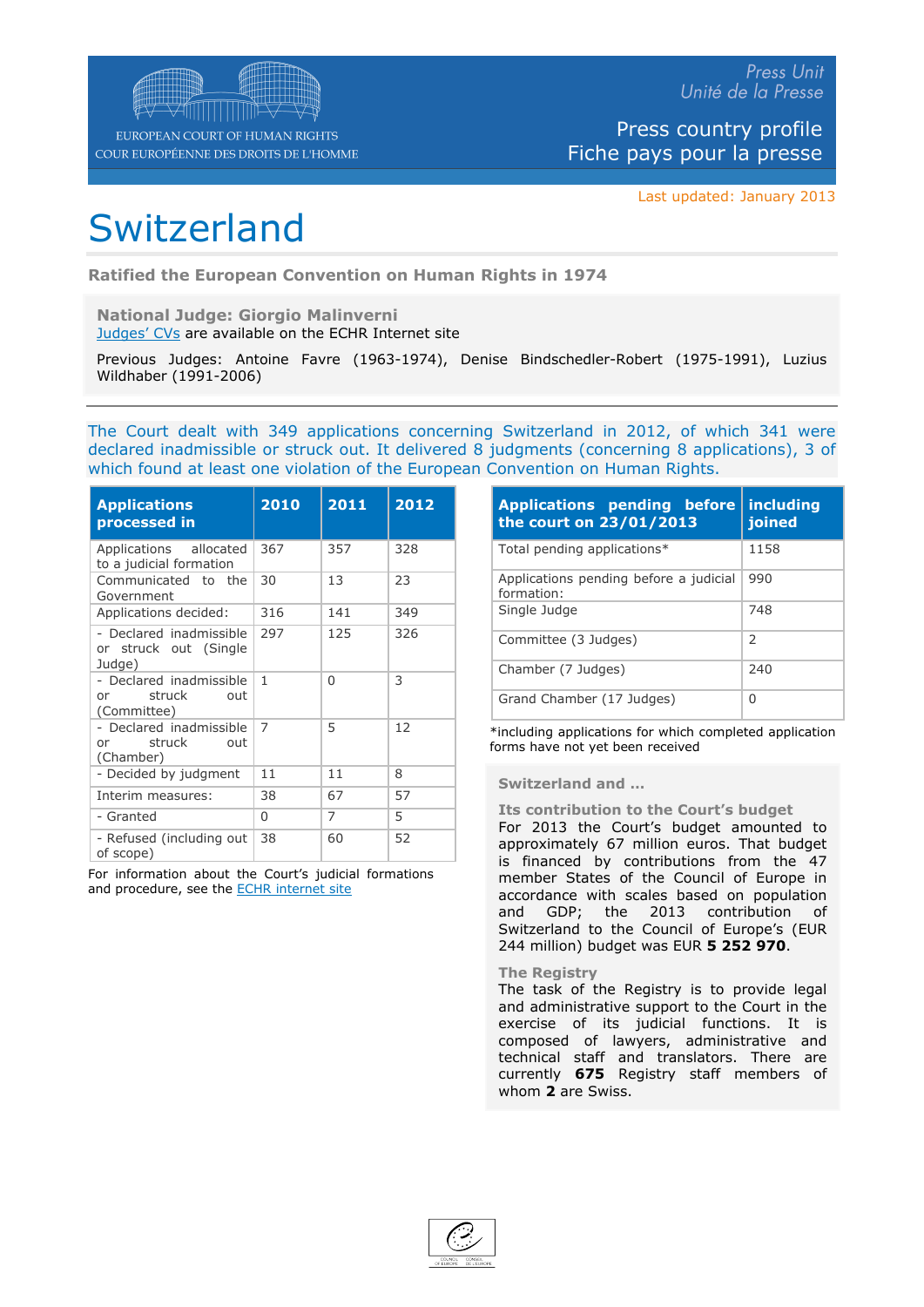# Noteworthy cases, judgments delivered

# Grand Chamber

# [Stoll](http://cmiskp.echr.coe.int/tkp197/view.asp?action=html&documentId=826924&portal=hbkm&source=externalbydocnumber&table=F69A27FD8FB86142BF01C1166DEA398649) [v.](http://cmiskp.echr.coe.int/tkp197/view.asp?action=html&documentId=826924&portal=hbkm&source=externalbydocnumber&table=F69A27FD8FB86142BF01C1166DEA398649) [Switzerland](http://cmiskp.echr.coe.int/tkp197/view.asp?action=html&documentId=826924&portal=hbkm&source=externalbydocnumber&table=F69A27FD8FB86142BF01C1166DEA398649)

10.12.2007

The case concerned the applicant's conviction for publishing a "strategy paper" drawn up by an ambassador on negotiations between parties including the World Jewish Congress and Swiss banks, concerning compensation due to Holocaust victims.

No violation of Article 10 (freedom of expression)

# [Verein](http://cmiskp.echr.coe.int/tkp197/view.asp?action=html&documentId=851896&portal=hbkm&source=externalbydocnumber&table=F69A27FD8FB86142BF01C1166DEA398649) [gegen](http://cmiskp.echr.coe.int/tkp197/view.asp?action=html&documentId=851896&portal=hbkm&source=externalbydocnumber&table=F69A27FD8FB86142BF01C1166DEA398649) Ti[erfabriken](http://cmiskp.echr.coe.int/tkp197/view.asp?action=html&documentId=851896&portal=hbkm&source=externalbydocnumber&table=F69A27FD8FB86142BF01C1166DEA398649) [\(no.](http://cmiskp.echr.coe.int/tkp197/view.asp?action=html&documentId=851896&portal=hbkm&source=externalbydocnumber&table=F69A27FD8FB86142BF01C1166DEA398649) [2\)](http://cmiskp.echr.coe.int/tkp197/view.asp?action=html&documentId=851896&portal=hbkm&source=externalbydocnumber&table=F69A27FD8FB86142BF01C1166DEA398649) [v.](http://cmiskp.echr.coe.int/tkp197/view.asp?action=html&documentId=851896&portal=hbkm&source=externalbydocnumber&table=F69A27FD8FB86142BF01C1166DEA398649) **[Switzerland](http://cmiskp.echr.coe.int/tkp197/view.asp?action=html&documentId=851896&portal=hbkm&source=externalbydocnumber&table=F69A27FD8FB86142BF01C1166DEA398649)**

#### 30.06.2009

The case concerned the Swiss authorities' continued prohibition on broadcasting a television commercial despite the finding by the European Court of Human Rights of a violation of freedom of expression (judgment of 28 June 2001).

Violation of Article 10 (freedom of expression)

# [Neulinger](http://cmiskp.echr.coe.int/tkp197/view.asp?action=html&documentId=870915&portal=hbkm&source=externalbydocnumber&table=F69A27FD8FB86142BF01C1166DEA398649) [and](http://cmiskp.echr.coe.int/tkp197/view.asp?action=html&documentId=870915&portal=hbkm&source=externalbydocnumber&table=F69A27FD8FB86142BF01C1166DEA398649) [S](http://cmiskp.echr.coe.int/tkp197/view.asp?action=html&documentId=870915&portal=hbkm&source=externalbydocnumber&table=F69A27FD8FB86142BF01C1166DEA398649) [huruk](http://cmiskp.echr.coe.int/tkp197/view.asp?action=html&documentId=870915&portal=hbkm&source=externalbydocnumber&table=F69A27FD8FB86142BF01C1166DEA398649) [v.](http://cmiskp.echr.coe.int/tkp197/view.asp?action=html&documentId=870915&portal=hbkm&source=externalbydocnumber&table=F69A27FD8FB86142BF01C1166DEA398649) [Switzerland](http://cmiskp.echr.coe.int/tkp197/view.asp?action=html&documentId=870915&portal=hbkm&source=externalbydocnumber&table=F69A27FD8FB86142BF01C1166DEA398649)

#### 06.07.2010

In this case, the applicant complained about the Swiss authorities' decision that the return of her child to Israel could be envisaged and was in the child's interests. Violation of Article 8 (right to respect for private and family life) if the return order

were enforced

Enforcing the order for the return of a child who had been wrongfully removed by his mother would not be in his interests and would be in breach of the Convention.

# [Mouvement](http://hudoc.echr.coe.int/sites/eng-press/pages/search.aspx?i=003-4020577-4688827) [raëlien](http://hudoc.echr.coe.int/sites/eng-press/pages/search.aspx?i=003-4020577-4688827) [suisse](http://hudoc.echr.coe.int/sites/eng-press/pages/search.aspx?i=003-4020577-4688827) [v.](http://hudoc.echr.coe.int/sites/eng-press/pages/search.aspx?i=003-4020577-4688827) [Switzerland](http://hudoc.echr.coe.int/sites/eng-press/pages/search.aspx?i=003-4020577-4688827) (n°16354/06)

#### 13.07.2012

The case concerned the authorities' refusal to allow the association Mouvement raëlien suisse (Swiss Raelian Movement) to put up posters featuring extraterrestrials and a flying saucer on the ground that it engaged in activities that were considered immoral. The Court found that the refusal had met a "pressing social need" and that the authorities had not overstepped the broad margin of appreciation given to them in

view of the non-political dimension of the poster campaign. The restriction was, moreover, limited to the display of posters on public facilities, allowing the association to use other means of expression.

No violation of Article 10 (freedom of expression)

# [Nada](http://hudoc.echr.coe.int/sites/fra-press/pages/search.aspx?i=003-4074237-4770956) [v.](http://hudoc.echr.coe.int/sites/fra-press/pages/search.aspx?i=003-4074237-4770956) [Switzerland](http://hudoc.echr.coe.int/sites/fra-press/pages/search.aspx?i=003-4074237-4770956)

# 12.09.2012

The case concerned restrictions on the applicant's cross-border movement and the inclusion of his name to a list annexed to a federal Ordinance, in the context of the implementation by Switzerland of United Nations Security Council counter-terrorism resolutions.

Violation of Article 8 (right to respect for private and family life);

violation of Article 8 taken together with Article 13 (right to an effective remedy)

# Noteworthy cases, judgments delivered

# Chamber

# [Scavuzzo](http://cmiskp.echr.coe.int/tkp197/view.asp?action=html&documentId=801731&portal=hbkm&source=externalbydocnumber&table=F69A27FD8FB86142BF01C1166DEA398649) - Hage [r](http://cmiskp.echr.coe.int/tkp197/view.asp?action=html&documentId=801731&portal=hbkm&source=externalbydocnumber&table=F69A27FD8FB86142BF01C1166DEA398649) [and](http://cmiskp.echr.coe.int/tkp197/view.asp?action=html&documentId=801731&portal=hbkm&source=externalbydocnumber&table=F69A27FD8FB86142BF01C1166DEA398649) [Others](http://cmiskp.echr.coe.int/tkp197/view.asp?action=html&documentId=801731&portal=hbkm&source=externalbydocnumber&table=F69A27FD8FB86142BF01C1166DEA398649) [v.](http://cmiskp.echr.coe.int/tkp197/view.asp?action=html&documentId=801731&portal=hbkm&source=externalbydocnumber&table=F69A27FD8FB86142BF01C1166DEA398649) **[Switzerland](http://cmiskp.echr.coe.int/tkp197/view.asp?action=html&documentId=801731&portal=hbkm&source=externalbydocnumber&table=F69A27FD8FB86142BF01C1166DEA398649)**

#### 07.02.2006

The case concerned the death of a young drug addict who, when arrested by two cantonal police officers, was in a state of extreme intoxication and lost consciousness. He died two days later in Bellinzona Hospital.

Violation of Article 2 (right to life) (first finding against Switzerland under this Article)

# [Jäggi](http://cmiskp.echr.coe.int/tkp197/view.asp?action=html&documentId=806768&portal=hbkm&source=externalbydocnumber&table=F69A27FD8FB86142BF01C1166DEA398649) [v.](http://cmiskp.echr.coe.int/tkp197/view.asp?action=html&documentId=806768&portal=hbkm&source=externalbydocnumber&table=F69A27FD8FB86142BF01C1166DEA398649) [Sw](http://cmiskp.echr.coe.int/tkp197/view.asp?action=html&documentId=806768&portal=hbkm&source=externalbydocnumber&table=F69A27FD8FB86142BF01C1166DEA398649) [itzerland](http://cmiskp.echr.coe.int/tkp197/view.asp?action=html&documentId=806768&portal=hbkm&source=externalbydocnumber&table=F69A27FD8FB86142BF01C1166DEA398649)

#### 13.07.2006

The case concerned the Swiss authorities' refusal to allow the applicant, whose father was unknown at the time of his birth, to obtain a DNA analysis of his putative biological father's remains.

Violation of Article 8 (right to respect for private and family life)

# [Emonet](http://cmiskp.echr.coe.int/tkp197/view.asp?action=html&documentId=827045&portal=hbkm&source=externalbydocnumber&table=F69A27FD8FB86142BF01C1166DEA398649) [and](http://cmiskp.echr.coe.int/tkp197/view.asp?action=html&documentId=827045&portal=hbkm&source=externalbydocnumber&table=F69A27FD8FB86142BF01C1166DEA398649) [Others](http://cmiskp.echr.coe.int/tkp197/view.asp?action=html&documentId=827045&portal=hbkm&source=externalbydocnumber&table=F69A27FD8FB86142BF01C1166DEA398649) v[.](http://cmiskp.echr.coe.int/tkp197/view.asp?action=html&documentId=827045&portal=hbkm&source=externalbydocnumber&table=F69A27FD8FB86142BF01C1166DEA398649) [Switzerland](http://cmiskp.echr.coe.int/tkp197/view.asp?action=html&documentId=827045&portal=hbkm&source=externalbydocnumber&table=F69A27FD8FB86142BF01C1166DEA398649)

13.12.2007

The case concerned the undesired termination of the parent-child relationship between an adult and her biological mother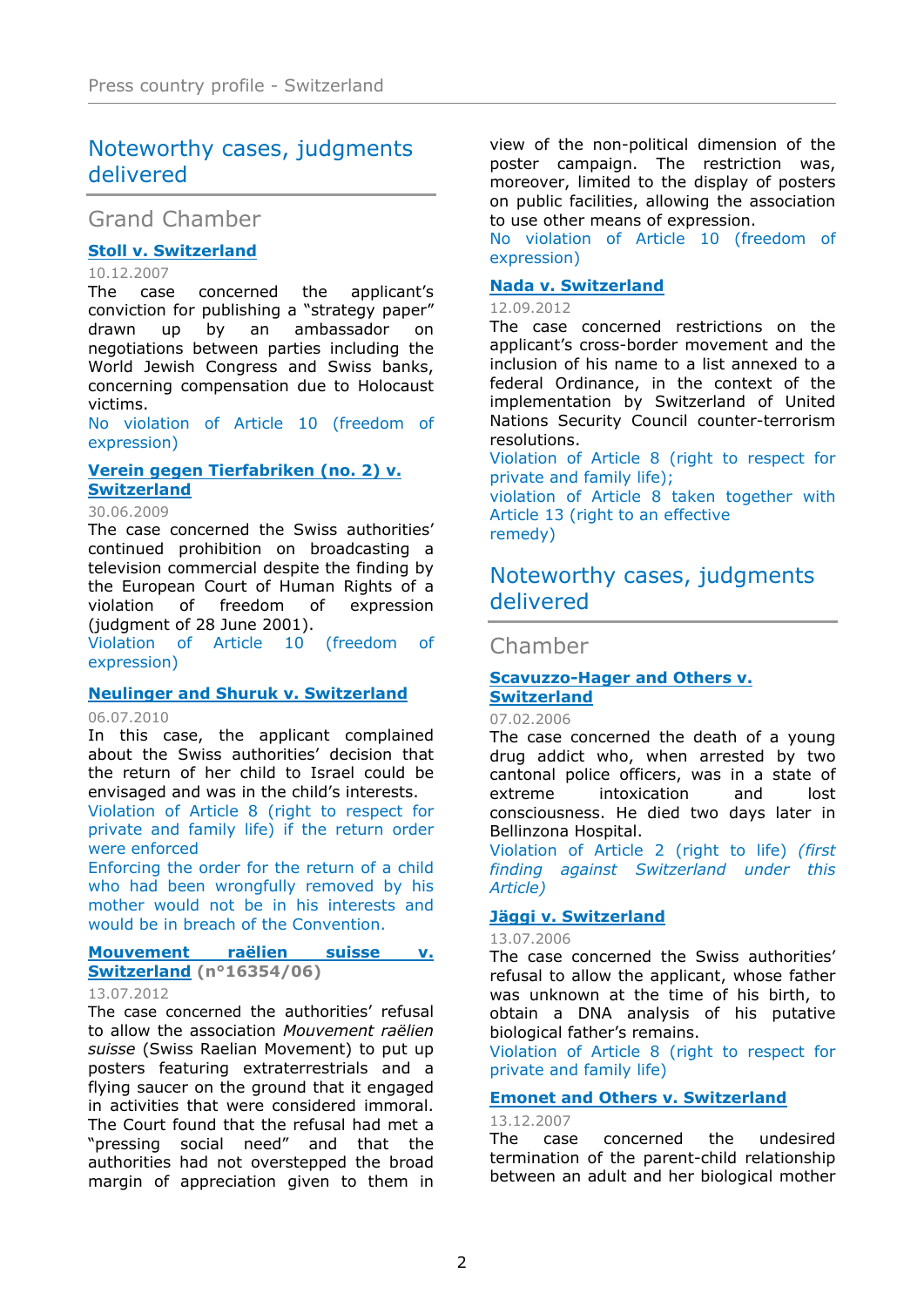as a result of her adoption by the mother's partner.

Violation of Article 8 (right to respect for private and family life)

[Hadri-Vionnet](http://cmiskp.echr.coe.int/tkp197/view.asp?action=html&documentId=829017&portal=hbkm&source=externalbydocnumber&table=F69A27FD8FB86142BF01C1166DEA398649) [v.](http://cmiskp.echr.coe.int/tkp197/view.asp?action=html&documentId=829017&portal=hbkm&source=externalbydocnumber&table=F69A27FD8FB86142BF01C1166DEA398649) [S](http://cmiskp.echr.coe.int/tkp197/view.asp?action=html&documentId=829017&portal=hbkm&source=externalbydocnumber&table=F69A27FD8FB86142BF01C1166DEA398649) [witzerland](http://cmiskp.echr.coe.int/tkp197/view.asp?action=html&documentId=829017&portal=hbkm&source=externalbydocnumber&table=F69A27FD8FB86142BF01C1166DEA398649)

#### 14.2.2008

The case concerned the conditions in which the municipal authorities conducted the burial of the applicant's stillborn child without consulting her on the matter. Violation of Article 8 (right to respect for private and family life)

# [Schlumpf](http://cmiskp.echr.coe.int/tkp197/view.asp?action=html&documentId=845264&portal=hbkm&source=externalbydocnumber&table=F69A27FD8FB86142BF01C1166DEA398649) v. [S](http://cmiskp.echr.coe.int/tkp197/view.asp?action=html&documentId=845264&portal=hbkm&source=externalbydocnumber&table=F69A27FD8FB86142BF01C1166DEA398649) [witzerland](http://cmiskp.echr.coe.int/tkp197/view.asp?action=html&documentId=845264&portal=hbkm&source=externalbydocnumber&table=F69A27FD8FB86142BF01C1166DEA398649)

## 9.1.2009

The case concerned the applicant's health insurers' refusal to pay the costs of her sexchange operation.

Violation of Article 8 (right to respect for private and family life)

# [Glor](http://cmiskp.echr.coe.int/tkp197/view.asp?action=html&documentId=850037&portal=hbkm&source=externalbydocnumber&table=F69A27FD8FB86142BF01C1166DEA398649) [v](http://cmiskp.echr.coe.int/tkp197/view.asp?action=html&documentId=850037&portal=hbkm&source=externalbydocnumber&table=F69A27FD8FB86142BF01C1166DEA398649). [Switzerland](http://cmiskp.echr.coe.int/tkp197/view.asp?action=html&documentId=850037&portal=hbkm&source=externalbydocnumber&table=F69A27FD8FB86142BF01C1166DEA398649)

# 30.04.2009

The case concerned the requirement for the applicant, a diabetes sufferer, to pay the military-service exemption tax although he had been declared unfit for service by an army doctor.

Violation of Article 14 (prohibition of discrimination), in conjunction with Article 8 (right to respect for private and family life)

[Schwizgebel](http://cmiskp.echr.coe.int/tkp197/view.asp?action=html&documentId=869659&portal=hbkm&source=externalbydocnumber&table=F69A27FD8FB86142BF01C1166DEA398649) v. [Switzerland](http://cmiskp.echr.coe.int/tkp197/view.asp?action=html&documentId=869659&portal=hbkm&source=externalbydocnumber&table=F69A27FD8FB86142BF01C1166DEA398649)

# 10.06.2010

Concerned the unsuccessful application by an unmarried woman aged 47 to foster a child with a view to adopting it. She complained that the Swiss authorities discriminated against her on the basis of her age.

No violation of Article 14 (prohibition of discrimination) in conjunction with Article 8 (right to respect for private and family life)

# [Haas](http://cmiskp.echr.coe.int/tkp197/view.asp?action=open&documentId=880288&portal=hbkm&source=externalbydocnumber&table=F69A27FD8FB86142BF01C1166DEA398649) [v.](http://cmiskp.echr.coe.int/tkp197/view.asp?action=open&documentId=880288&portal=hbkm&source=externalbydocnumber&table=F69A27FD8FB86142BF01C1166DEA398649) [Switzerland](http://cmiskp.echr.coe.int/tkp197/view.asp?action=open&documentId=880288&portal=hbkm&source=externalbydocnumber&table=F69A27FD8FB86142BF01C1166DEA398649)

# 20.01.2011

Suffering from a serious bipolar affective disorder, the applicant considers that he is unable to live in a dignified manner and has attempted suicide on two occasions. He complained of the conditions that must be met – and which he does not meet – to obtain a substance, the administration of which in a sufficient quantity would end his life.

No violation of Article 8 (right to respect for private and family life)

# [Adamov](http://cmiskp.echr.coe.int/tkp197/view.asp?action=open&documentId=886851&portal=hbkm&source=externalbydocnumber&table=F69A27FD8FB86142BF01C1166DEA398649) v[.](http://cmiskp.echr.coe.int/tkp197/view.asp?action=open&documentId=886851&portal=hbkm&source=externalbydocnumber&table=F69A27FD8FB86142BF01C1166DEA398649) [Switzerland](http://cmiskp.echr.coe.int/tkp197/view.asp?action=open&documentId=886851&portal=hbkm&source=externalbydocnumber&table=F69A27FD8FB86142BF01C1166DEA398649)

#### 21.06.2011

The case concerned the detention in Switzerland of a former Russian energy minister, who was arrested while in Bern visiting his daughter and on business, and was eventually extradited to Russia. No violation of Article 5 § 1 (right to liberty

and security)

# [Khelili](http://hudoc.echr.coe.int/sites/eng-press/pages/search.aspx?i=003-3714372-4232718) v[.](http://hudoc.echr.coe.int/sites/eng-press/pages/search.aspx?i=003-3714372-4232718) [Switzerland](http://hudoc.echr.coe.int/sites/eng-press/pages/search.aspx?i=003-3714372-4232718) (n° 16188/07)

18.10.2011

The case concerned the classification of a French woman as a "prostitute" in the computer database of the Geneva police for five years.

Violation of Article 8 (right to respect for private and family life)

# [Association](http://hudoc.echr.coe.int/sites/eng-press/pages/search.aspx?i=003-3703900-4218355) R[hino](http://hudoc.echr.coe.int/sites/eng-press/pages/search.aspx?i=003-3703900-4218355) [and](http://hudoc.echr.coe.int/sites/eng-press/pages/search.aspx?i=003-3703900-4218355) [others](http://hudoc.echr.coe.int/sites/eng-press/pages/search.aspx?i=003-3703900-4218355) v[.](http://hudoc.echr.coe.int/sites/eng-press/pages/search.aspx?i=003-3703900-4218355)

[Switzerland](http://hudoc.echr.coe.int/sites/eng-press/pages/search.aspx?i=003-3703900-4218355) (n°48848/07)

# 11.10.2011

The case concerned the dissolution of a squatters' association whose aims had been found to be unlawful. It the first violation of the freedom of association by Switzerland.

Violation of Article 11 (freedom of association)

# [Emre](http://hudoc.echr.coe.int/sites/eng-press/pages/search.aspx?i=003-3704430-4219144) [v.](http://hudoc.echr.coe.int/sites/eng-press/pages/search.aspx?i=003-3704430-4219144) [Switzerland](http://hudoc.echr.coe.int/sites/eng-press/pages/search.aspx?i=003-3704430-4219144) (n° [2\)](http://hudoc.echr.coe.int/sites/eng-press/pages/search.aspx?i=003-3704430-4219144)

(n°5056/10)

# 11.10.2011

The case concerned a Turkish national's complaint about a ten-year exclusion order to which he was made subject by the Swiss authorities

A violation of Article 8 (right to respect for private and family life) taken in conjunction with Article 46 (binding force and execution of judgments)

Cases concerning freedom of expression

# [Dammann](http://cmiskp.echr.coe.int/tkp197/view.asp?action=html&documentId=801764&portal=hbkm&source=externalbydocnumber&table=F69A27FD8FB86142BF01C1166DEA398649) v. [S](http://cmiskp.echr.coe.int/tkp197/view.asp?action=html&documentId=801764&portal=hbkm&source=externalbydocnumber&table=F69A27FD8FB86142BF01C1166DEA398649) [witzerland](http://cmiskp.echr.coe.int/tkp197/view.asp?action=html&documentId=801764&portal=hbkm&source=externalbydocnumber&table=F69A27FD8FB86142BF01C1166DEA398649)

# 25.04.2006

The case concerned a journalist's conviction for "incitement to disclose an official secret" after attempting to obtain information from the public prosecutor's office by telephone concerning a spectacular robbery.

Violation of Article 10 (freedom of expression)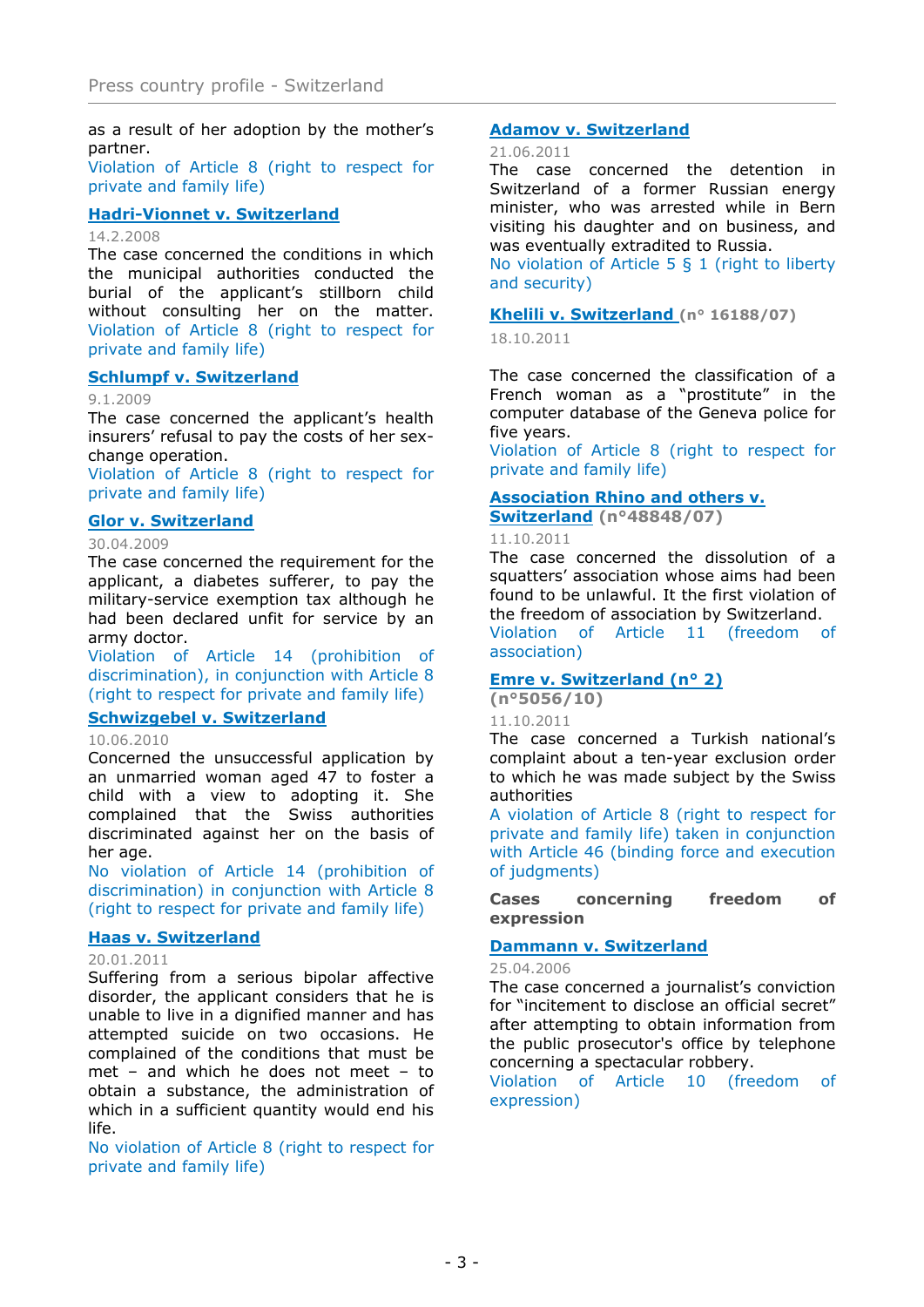# [Monnat](http://cmiskp.echr.coe.int/tkp197/view.asp?action=html&documentId=808631&portal=hbkm&source=externalbydocnumber&table=F69A27FD8FB86142BF01C1166DEA398649) v[.](http://cmiskp.echr.coe.int/tkp197/view.asp?action=html&documentId=808631&portal=hbkm&source=externalbydocnumber&table=F69A27FD8FB86142BF01C1166DEA398649) [Swi](http://cmiskp.echr.coe.int/tkp197/view.asp?action=html&documentId=808631&portal=hbkm&source=externalbydocnumber&table=F69A27FD8FB86142BF01C1166DEA398649) [tz](http://cmiskp.echr.coe.int/tkp197/view.asp?action=html&documentId=808631&portal=hbkm&source=externalbydocnumber&table=F69A27FD8FB86142BF01C1166DEA398649) [erland](http://cmiskp.echr.coe.int/tkp197/view.asp?action=html&documentId=808631&portal=hbkm&source=externalbydocnumber&table=F69A27FD8FB86142BF01C1166DEA398649)

#### 21.09.2006

The case concerned the sanctions imposed on a journalist and the restrictions on the sale of a television report produced by him, following a judgment in which the Swiss Federal Court upheld viewers' complaints about the broadcasting of the report, which concerned Switzerland's role during the Second World War.

Violation of Article 10 (freedom of expression)

# [Foglia](http://cmiskp.echr.coe.int/tkp197/view.asp?action=html&documentId=827047&portal=hbkm&source=externalbydocnumber&table=F69A27FD8FB86142BF01C1166DEA398649) [v.](http://cmiskp.echr.coe.int/tkp197/view.asp?action=html&documentId=827047&portal=hbkm&source=externalbydocnumber&table=F69A27FD8FB86142BF01C1166DEA398649) [Switzerland](http://cmiskp.echr.coe.int/tkp197/view.asp?action=html&documentId=827047&portal=hbkm&source=externalbydocnumber&table=F69A27FD8FB86142BF01C1166DEA398649)

#### 13.12.2007

The case concerned a judicial decision against a lawyer on account of statements he had made to the press in connection with pending criminal proceedings (concerning the alleged embezzlement of significant amounts by the former president of Lugano Football Club, who had been found dead in Lake Lugano). Violation of Article 10 (freedom of

expression)

# [Gsell](http://cmiskp.echr.coe.int/tkp197/view.asp?action=html&documentId=855598&portal=hbkm&source=externalbydocnumber&table=F69A27FD8FB86142BF01C1166DEA398649) [v.](http://cmiskp.echr.coe.int/tkp197/view.asp?action=html&documentId=855598&portal=hbkm&source=externalbydocnumber&table=F69A27FD8FB86142BF01C1166DEA398649) [Sw](http://cmiskp.echr.coe.int/tkp197/view.asp?action=html&documentId=855598&portal=hbkm&source=externalbydocnumber&table=F69A27FD8FB86142BF01C1166DEA398649) [itzerland](http://cmiskp.echr.coe.int/tkp197/view.asp?action=html&documentId=855598&portal=hbkm&source=externalbydocnumber&table=F69A27FD8FB86142BF01C1166DEA398649)

# 08.10.2009

The case concerned a journalist who was denied access to the World Economic Forum in Davos.

Violation of Article 10 (freedom of expression)

# [Schweizerische](http://hudoc.echr.coe.int/sites/eng-press/pages/search.aspx?i=003-3993066-4645436) Ra[dio-](http://hudoc.echr.coe.int/sites/eng-press/pages/search.aspx?i=003-3993066-4645436) [und](http://hudoc.echr.coe.int/sites/eng-press/pages/search.aspx?i=003-3993066-4645436)

[Fernsehgesellschaft](http://hudoc.echr.coe.int/sites/eng-press/pages/search.aspx?i=003-3993066-4645436) S[RG](http://hudoc.echr.coe.int/sites/eng-press/pages/search.aspx?i=003-3993066-4645436) v. [Switzerland](http://hudoc.echr.coe.int/sites/eng-press/pages/search.aspx?i=003-3993066-4645436) (n°34124/06)

# 21.06.2012

The case concerned the refusal to allow a television station to carry out a televised interview inside a prison with a prisoner serving a sentence for murder. The applicant company had intended to broadcast the interview in one of the longest-running programmes on Swiss television. The Court found in particular that the authorities had failed to justify their refusal, even though the interview was of particular general interest, and had failed to establish that the ban on filming met a "pressing social need".

Violation of Article 10 (freedom of expression)

Cases concerning international child abduction

# [Bianchi](http://cmiskp.echr.coe.int/tkp197/view.asp?action=html&documentId=806169&portal=hbkm&source=externalbydocnumber&table=F69A27FD8FB86142BF01C1166DEA398649) v[.](http://cmiskp.echr.coe.int/tkp197/view.asp?action=html&documentId=806169&portal=hbkm&source=externalbydocnumber&table=F69A27FD8FB86142BF01C1166DEA398649) [Switzerland](http://cmiskp.echr.coe.int/tkp197/view.asp?action=html&documentId=806169&portal=hbkm&source=externalbydocnumber&table=F69A27FD8FB86142BF01C1166DEA398649)

# 22.06.2006

The case concerned the abduction of a child from his Italian father by his Swiss mother. The Lucerne cantonal authorities bore at least some of the responsibility for the situation.

Violation of Article 8 (right to respect for private and family life)

# [Carlson](http://cmiskp.echr.coe.int/tkp197/view.asp?action=html&documentId=842916&portal=hbkm&source=externalbydocnumber&table=F69A27FD8FB86142BF01C1166DEA398649) v[.](http://cmiskp.echr.coe.int/tkp197/view.asp?action=html&documentId=842916&portal=hbkm&source=externalbydocnumber&table=F69A27FD8FB86142BF01C1166DEA398649) [Switzerland](http://cmiskp.echr.coe.int/tkp197/view.asp?action=html&documentId=842916&portal=hbkm&source=externalbydocnumber&table=F69A27FD8FB86142BF01C1166DEA398649)

06.11.2008

The case concerned procedural errors committed by a Swiss court in proceedings to secure the return of a child from Switzerland (where he was living with his Swiss mother) to the United States (his American father's country of residence). Violation of Article 8 (right to respect for private and family life)

# Inadmissible

Complaints concerning the ban on the construction of minarets

[Association](http://cmiskp.echr.coe.int/tkp197/view.asp?action=open&documentId=887986&portal=hbkm&source=externalbydocnumber&table=F69A27FD8FB86142BF01C1166DEA398649) [Ligue](http://cmiskp.echr.coe.int/tkp197/view.asp?action=open&documentId=887986&portal=hbkm&source=externalbydocnumber&table=F69A27FD8FB86142BF01C1166DEA398649) [des](http://cmiskp.echr.coe.int/tkp197/view.asp?action=open&documentId=887986&portal=hbkm&source=externalbydocnumber&table=F69A27FD8FB86142BF01C1166DEA398649) [Musulmans](http://cmiskp.echr.coe.int/tkp197/view.asp?action=open&documentId=887986&portal=hbkm&source=externalbydocnumber&table=F69A27FD8FB86142BF01C1166DEA398649) [de](http://cmiskp.echr.coe.int/tkp197/view.asp?action=open&documentId=887986&portal=hbkm&source=externalbydocnumber&table=F69A27FD8FB86142BF01C1166DEA398649) [Suisse](http://cmiskp.echr.coe.int/tkp197/view.asp?action=open&documentId=887986&portal=hbkm&source=externalbydocnumber&table=F69A27FD8FB86142BF01C1166DEA398649) [and](http://cmiskp.echr.coe.int/tkp197/view.asp?action=open&documentId=887986&portal=hbkm&source=externalbydocnumber&table=F69A27FD8FB86142BF01C1166DEA398649) [Others](http://cmiskp.echr.coe.int/tkp197/view.asp?action=open&documentId=887986&portal=hbkm&source=externalbydocnumber&table=F69A27FD8FB86142BF01C1166DEA398649) [v.](http://cmiskp.echr.coe.int/tkp197/view.asp?action=open&documentId=887986&portal=hbkm&source=externalbydocnumber&table=F69A27FD8FB86142BF01C1166DEA398649) [Switzerland](http://cmiskp.echr.coe.int/tkp197/view.asp?action=open&documentId=887986&portal=hbkm&source=externalbydocnumber&table=F69A27FD8FB86142BF01C1166DEA398649) [\(66274/09\)](http://cmiskp.echr.coe.int/tkp197/view.asp?action=open&documentId=887986&portal=hbkm&source=externalbydocnumber&table=F69A27FD8FB86142BF01C1166DEA398649) [and](http://cmiskp.echr.coe.int/tkp197/view.asp?action=open&documentId=887986&portal=hbkm&source=externalbydocnumber&table=F69A27FD8FB86142BF01C1166DEA398649) [Ouardiri](http://cmiskp.echr.coe.int/tkp197/view.asp?action=open&documentId=887986&portal=hbkm&source=externalbydocnumber&table=F69A27FD8FB86142BF01C1166DEA398649) [v.](http://cmiskp.echr.coe.int/tkp197/view.asp?action=open&documentId=887986&portal=hbkm&source=externalbydocnumber&table=F69A27FD8FB86142BF01C1166DEA398649) [Switzerland](http://cmiskp.echr.coe.int/tkp197/view.asp?action=open&documentId=887986&portal=hbkm&source=externalbydocnumber&table=F69A27FD8FB86142BF01C1166DEA398649) (6[5840/09\)](http://cmiskp.echr.coe.int/tkp197/view.asp?action=open&documentId=887986&portal=hbkm&source=externalbydocnumber&table=F69A27FD8FB86142BF01C1166DEA398649)

# Declared inadmissible 28.06.2011

The applicants, a former spokesman for the Geneva Mosque in the first case and three associations and a foundation in the second, complained that the constitutional amendment in Switzerland prohibiting the building of minarets was incompatible with the Convention. The Court declared their applications inadmissible, on the ground that they could not claim to be the "victims" of a violation of the Convention.

A further three applications are still pending

# Noteworthy pending cases

[Al-Dulimi](http://hudoc.echr.coe.int/sites/eng/pages/search.aspx?i=002-1605) [and](http://hudoc.echr.coe.int/sites/eng/pages/search.aspx?i=002-1605) [Montana](http://hudoc.echr.coe.int/sites/eng/pages/search.aspx?i=002-1605) [Management](http://hudoc.echr.coe.int/sites/eng/pages/search.aspx?i=002-1605) [Inc.](http://hudoc.echr.coe.int/sites/eng/pages/search.aspx?i=002-1605) [v.](http://hudoc.echr.coe.int/sites/eng/pages/search.aspx?i=002-1605) [Sw](http://hudoc.echr.coe.int/sites/eng/pages/search.aspx?i=002-1605) [itzerland](http://hudoc.echr.coe.int/sites/eng/pages/search.aspx?i=002-1605)

Communicated to the Swiss Government in March 2009

The case concerns the confiscation of the applicants' assets by the Swiss authorities on the basis of resolutions passed by the United Nations Security Council in